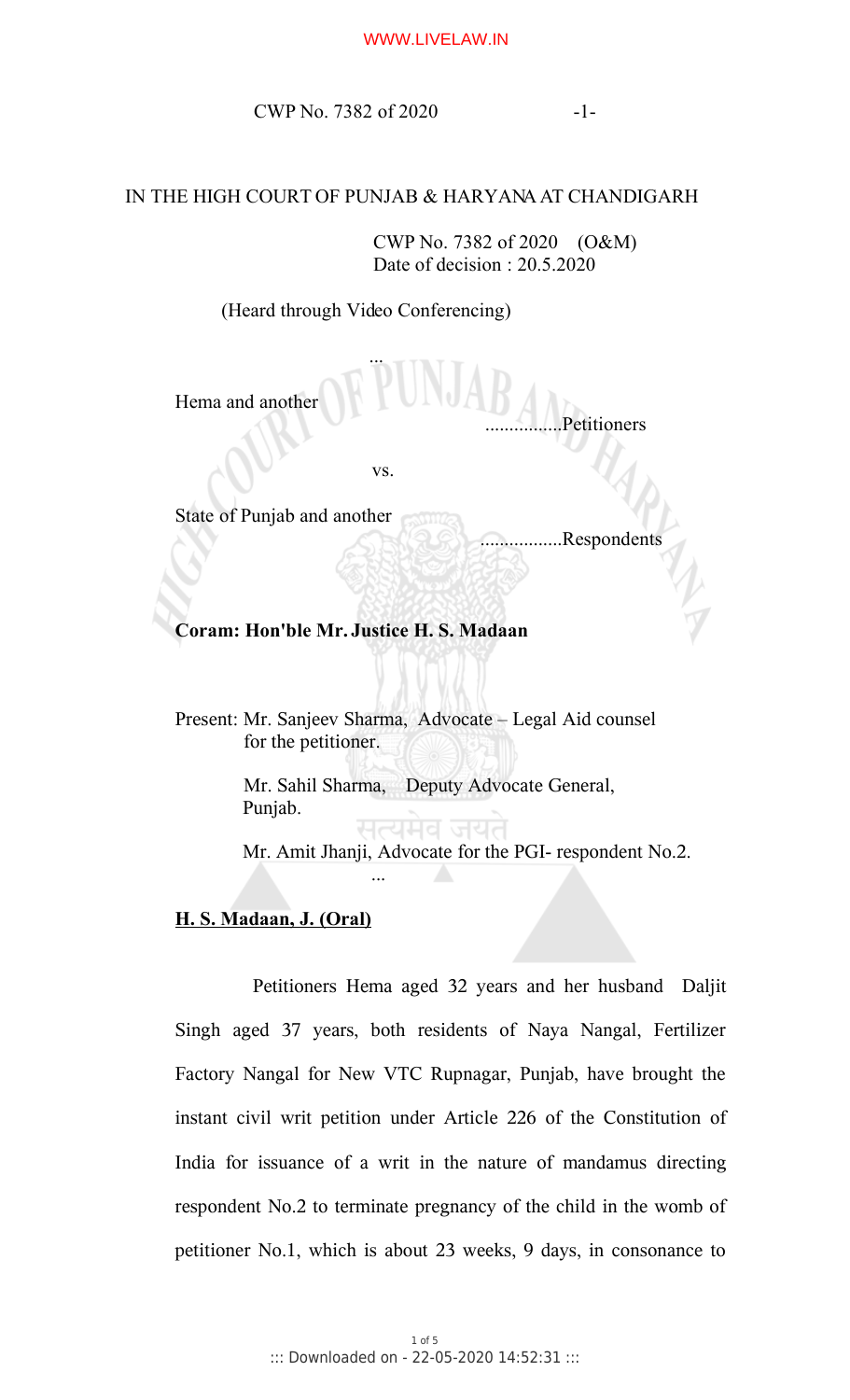CWP No. 7382 of 2020 -2-

the report given by Post Graduate Institute of Medical Education and Research (PGIMER), Sector 12, Chandigarh – respondent No.2 , as well as other medical record showing that foetus has high chances of Neurodevelopmental Abnormality and continuation of pregnancy would cause grave injury to the child of petitioner No.1 and also it is unsafe and dangerous for the life of foetus.

Notice of the writ petition was given to the respondents, who have put in appearance through counsel.

When the petition came up for hearing on 15.5.2020, an order was passed directing petitioner No.1 Hema to appear before the Medical Superintendent, PGIMER, Chandigarh on 18.5.2020 for examination by the Medical Board, observing that such Board would take a conscious decision regarding termination of the pregnancy. The Medical Board was requested to sent the report in the Court by today i.e. 20.5.2020.

The report from the Medical Board has been received. The observations of the Board are as under :-

- 1. As per USG done today, the POG is 24 weeks + 2 days. She has a single live intrauterine fetus with congenital malformation in the brain named as Corpus callosum agenesis.
- 2. Corpus callosum agenesis consists of absence of Corpus callosum, dilatation of posterior horns of bilateral lateral ventricles and associated other signs. This is a severe congenital anomaly with poor prognosis and neurodevelopmental delay.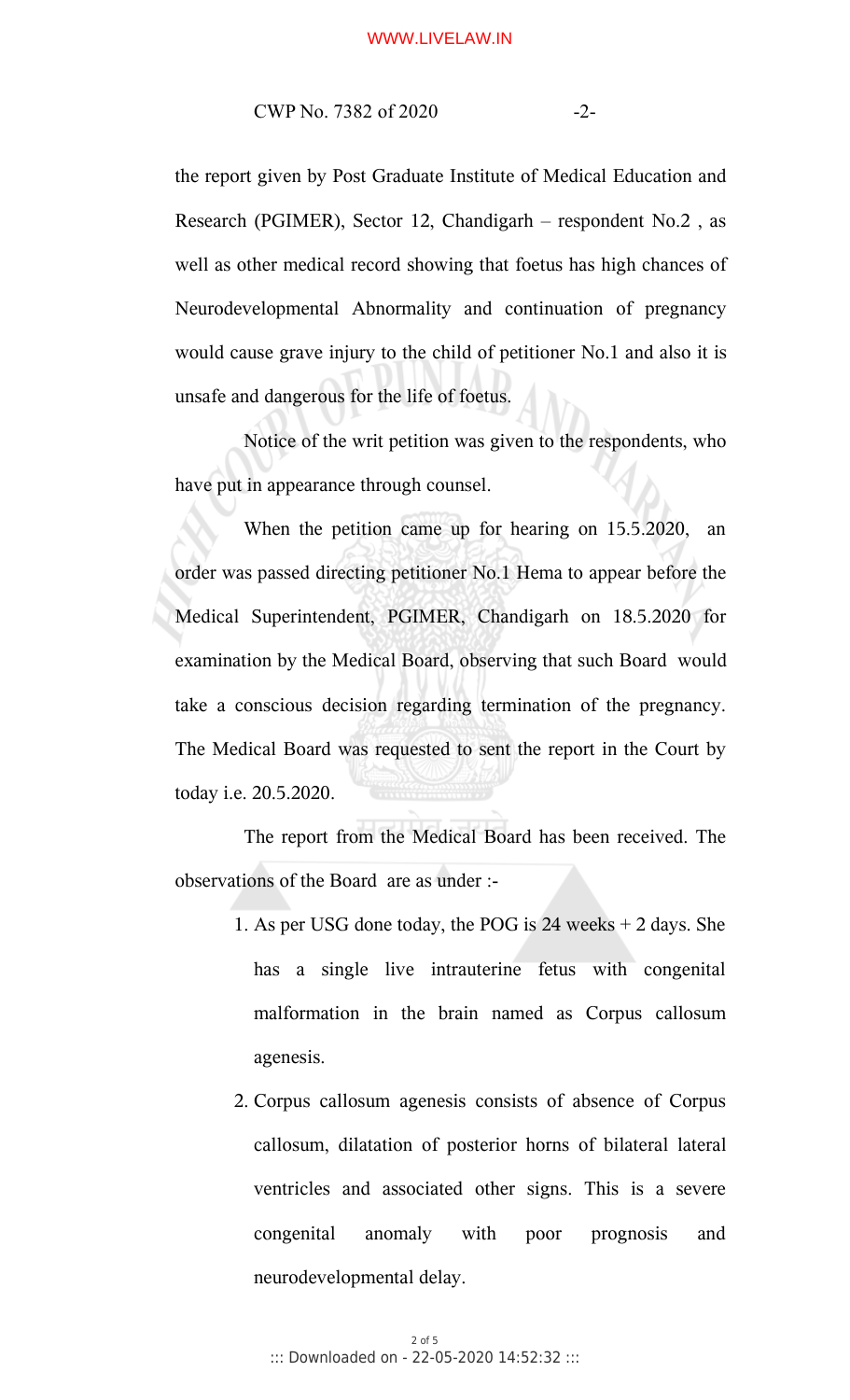CWP No. 7382 of 2020 -3-

- 3. She has two healthy children, a 8 yr old girl and 5 yr old boy, both delivered by caesarean sections (CS). In view of previous two CS, performing an abortion at 24 wks gestation will be safer by a hysterotomy (abdominal operation similar to CS). The patient has expressed a desire for family planning operation which can also be done alongwith hysterotomy at the same time.
- 4. As per the Royal College of Obstetricians and guidelines (Termination of pregnancy for fetal abnormality, 2010), if abortion is performed after 22 wks of gestation, there is possibility of a live birth. Hence, in such cases injection of ultrasound guided Potassium Chloride in the fetal heart is advised prior to abortion to prevent a live birth.
- 5. The patient has been examined and has been found to be clinically fit. However, she is under mental stress due to carrying of pregnancy in which the fetus is affected with congenital malformation.
- 6. Keeping in view the above, the Permanent Medical Board recommends that this patient may undergo medical termination of pregnancy at this stage due to severe congenital anomaly. For this purpose, the petitioner will need to undergo an abdominal operation (hysterotomy) to perform the procedure of abortion. We also wish to bring to the knowledge of the Hon'ble High Court that doctors may perform the procedure of Intra-cardiac potassium chloride injection under ultrasound guidance into the fetus before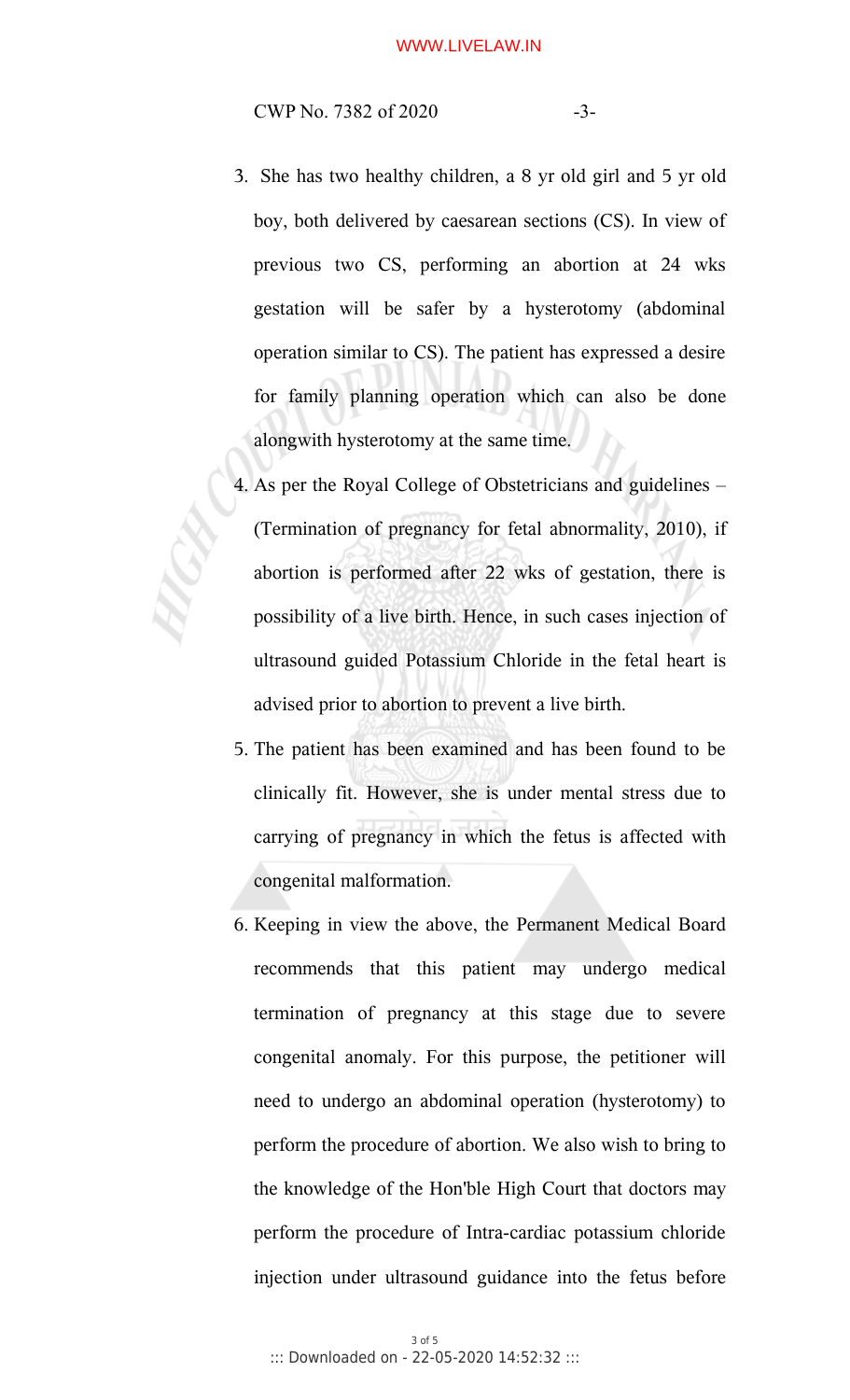## WWW.LIVELAW.IN

CWP No. 7382 of 2020 -4-

medical termination of pregnancy by hysterotomy, so as to

prevent the fetus being born alive.

 Sd/- Sd/- Sd/- Dr. Kirti Gupta Dr. Gita Prof Kanya Mukhopadhyay (Member) (Member) (Member)  $Sd$  -  $Sd$  -  $Sd$  -  $Sd$  -Dr. Manoj Goyal Dr. Ruchita Shah Dr. Himanshu Gupta (Member) (Member) (Member) Sd/- Sd/- Sd/- Dr.Sahajal Dhooria Dr.Anupriya Kaur Dr. GSRSNK Naidu (Member) (Member) (Member)  $Sd$   $\sim$   $Sd$   $\sim$   $Sd$   $\sim$ Prof.Rashmi Bagga Prof.Y.S.Bansal Dr. Ranjana Singh (Chairperson) (Member) (Convener)

I have heard learned counsel for the petitioners, learned counsel for the respondents, besides going through the record.

In view of the report sent by the Medical Board of PGIMER, which has been reproduced above, it would be proper and appropriate जयत to allow the present writ petition.

Therefore, the present writ petition is accepted and respondent No.2 PGIMER, Chandigarh, is directed to carry out the medical termination of pregnancy of petitioner No.1 taking all the necessary measures required for the purpose, with minimum risk to the life of petitioner No.1. Considering the fact that the pregnancy being carried out by petitioner no.1 is at the advanced stage, the needful be done at the earliest. Since it is stated that the petitioners are poor persons, the concerned authorities of PGIMER, Chandigarh may consider the waiving of the necessary hospital and medical charges to the extent possible.